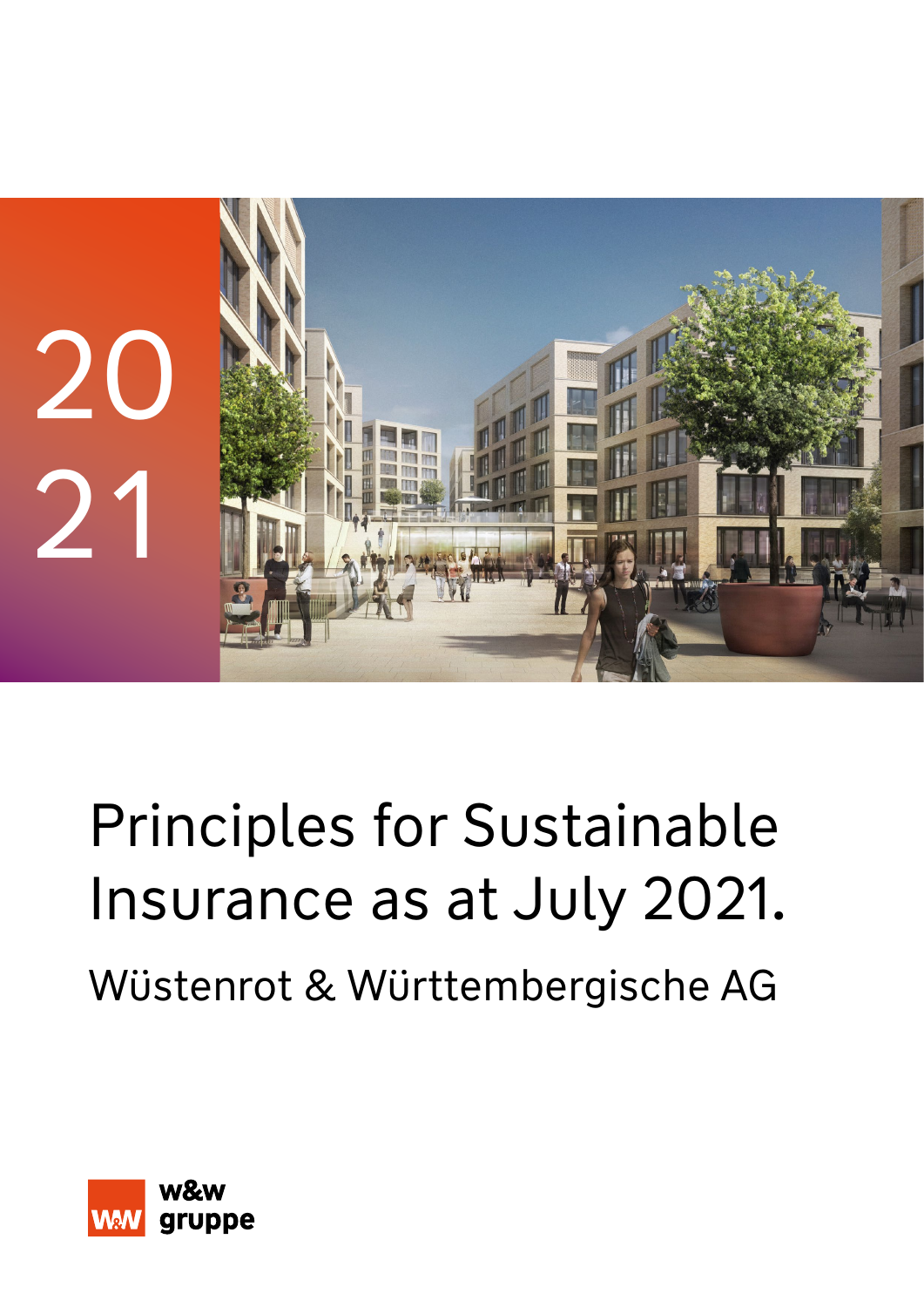# Principles for Sustainable Insurance

The **"Principles for Sustainable Insurance"** (PSI) are intended as guidance for insurers in taking sustainability criteria into consideration in their core business. The aim of this United Nations Environment Programme (UNEP) Finance Initiative, which was launched at the UN Conference on Sustainable Development (Rio+20), is to support the creation of a green economy through sustainable insurance.

The Principles have led to the largest collaborative initiative between the UN and the insurance industry. Over 140 organisations worldwide have adopted the **four Principles for Sustainable Insurance,** with PSI members representing more than 25 per cent of global premium volume and USD 14 trillion in assets under management. The Principles are part of the insurance industry criteria of the Dow Jones Sustainability Index and the FTSE4Good sustainability indexes.

By becoming a signatory to the PSI, the W&W Group has committed to take environmental, social and governance (ESG) aspects into consideration along the value chain – from product development to capital investments.

"Sustainability has long been an integral part of our business model and corporate culture, which is based on attractive, high-quality products, unwavering customer orientation and employee advancement. Our objective is to get a little bit better every day, not only in terms of our own work but also with respect to the impact we have on society and the environment. This conviction is apparent in both our investment strategy and our products and services, where for years we have placed increasing importance on social and environmental perspectives along-side economic aspects.

As one of the largest financial services groups in Germany, we are aware of our responsibility, and by signing on to the Principles for Sustainable Insurance, we are underscoring our commitment to align our actions with sustainability considerations and to systematically integrate the Principles into our decision-making processes throughout the company."

This document describes our commitments and progress in 2021 with regard to the implementation of the Principles for Sustainable Insurance and highlights topics of special importance to the W&W Group.



Alexander Mayer

Chief Financial Officer, Member of the Executive Board of W&W AG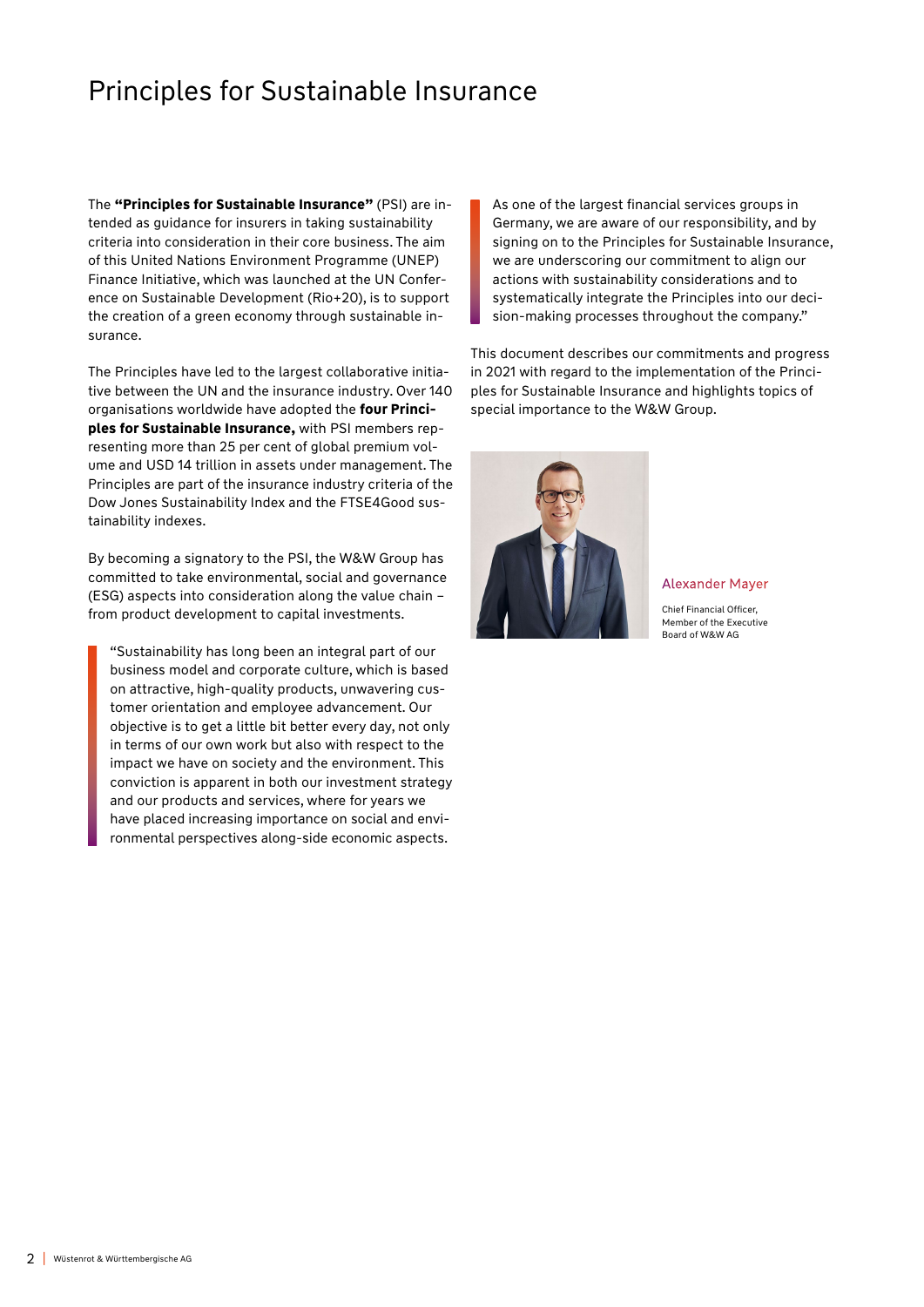# COMPANY PROFILE



The **W&W Group,** an independent financial services group headquartered in Stuttgart (Germany), emerged from the merger of the two long-established companies Wüstenrot and Württembergische in 1999.

The W&W Group has three business divisions: Housing, Insurance and brandpool. The combination of business areas means that the W&W Group can cover all financial planning needs from a single source. It focuses on private and business clients in the core market of Germany.

In the Housing division, the focus is on the home loan and savings business of Wüstenrot Bausparkasse AG, along with the construction financing that it offers. Other areas include the property development business of Wüstenrot Haus- und Städtebau GmbH and real estate brokerage by Wüstenrot Immobilien GmbH.

The Insurance division offers a wide range of life, health, property and casualty insurance products. The key companies in this division are Württembergische Versicherung AG, Württembergische Lebensversicherung AG and Württembergische Krankenversicherung AG.

The brandpool division oversees the digital brand Adam Riese and, since 2018, the new digital activities of the W&W Group. It is also dedicated to financial planning and invests in digital business models in the areas of housing, finance, health, family, education and mobility.

With regard to position on the market, Wüstenrot Bausparkasse AG ranks second among private home loan and savings banks in terms of gross new home loan and savings business. Württembergische Lebensversicherung AG and Württembergische Versicherung AG are among the top twelve German life and property insurance providers.

The Group's strengths include a large base of some six million customers, as well as emphasis on close personal service with a mobile sales force of more than 6,000 independent partners nationwide, 1,000 Wüstenrot service centres and 2,000 external Württembergische offices. Online offers round off the portfolio.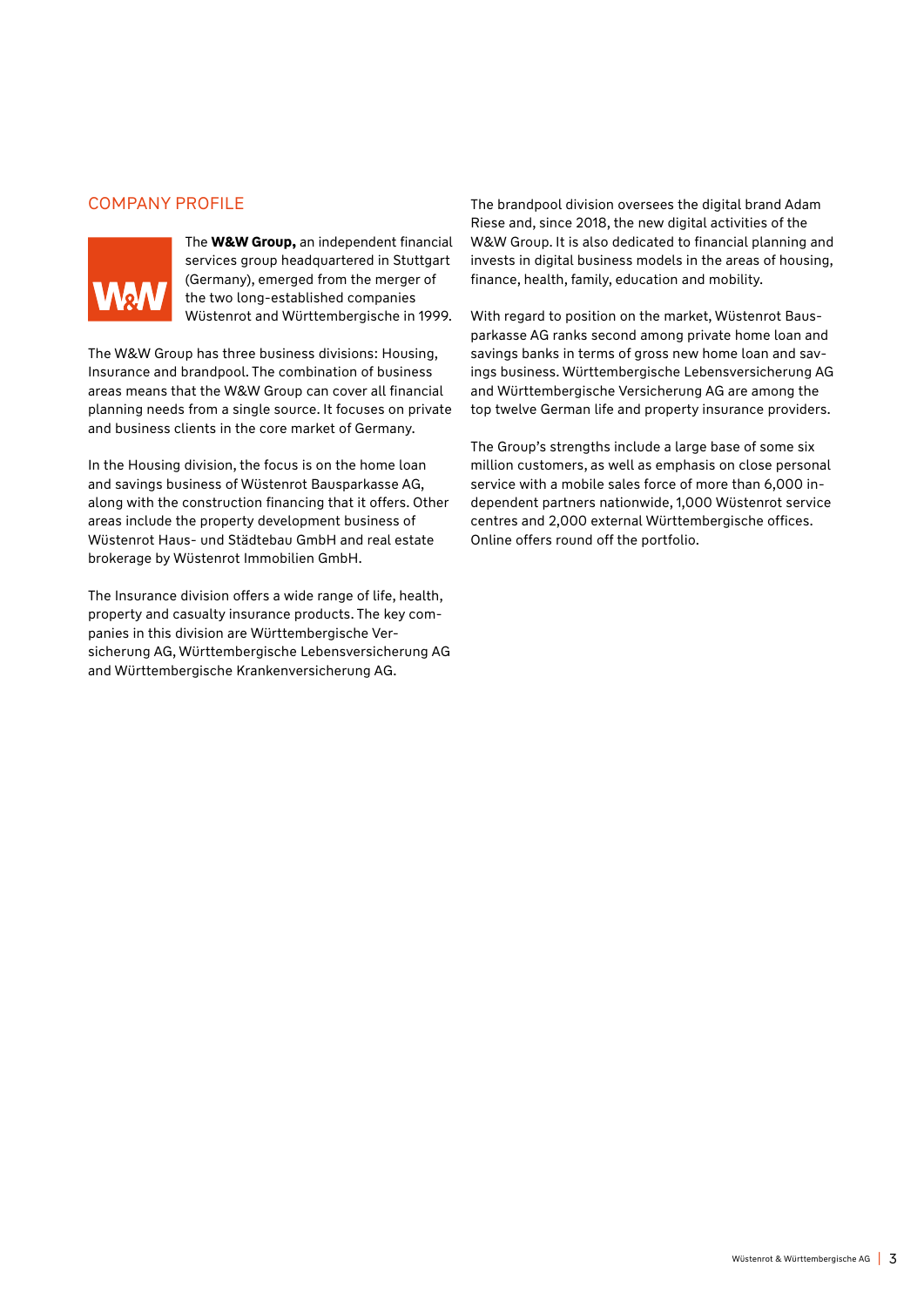#### Principle 1: We will embed in our decisionmaking environmental, social and governance issues relevant to our insurance business.

# **Strategy**

Responsible action and social commitment have a long tradition in the W&W Group and are an integral part of our corporate culture. They are embedded in the Group strategy, and responsibility for them rests with the Group Development department under the direction of Group CEO Jürgen A. Junker. We seek to conduct our business in a way that is environmentally sound, socially responsible and economically successful – for the present and future generations, to whom we feel we owe an obligation. At the W&W Group, the focus within the three pillars of sustainability is primarily on economic and social aspects. But the environmental pillar is also becoming increasingly significant, both for us and for the entire financial services sector. In this sense, our understanding of sustainable development involves combining the following fields of action: economic and social progress, products and customers, capital investments, employees, environment, social commitment and compliance. The W&W Group's sustainability mission statement, which is currently being updated, encapsulates our understanding. A Sustainability Board reviews the strategic alignment and coordinates operational-isation in the aforementioned fields of actions.

#### Risk

Sustainability aspects may give rise to risks. Socalled sustainability risks may materialise from internal and external risk drivers or triggering events in the areas of climate, environment, social affairs, politics, corporate governance and compliance, and in the individual risk areas, they may have a negative impact on the net assets, financial position or financial performance of the W&W Group. Accordingly, sustainability risks are to be addressed in the organisation and actions of the W&W Group and the associated individual companies in such a way as to avoid manifestations that pose a threat to their existence. Sustainability risks are to be treated in a forward-looking manner. In this regard, the risk strategy of the W&W Group also specifies the framework with which sustainability risks are integrated into risk management.

Of special importance in this respect are reputation risks, sustainability risks in capital investments and physical risks in the area of underwriting risks. In order to limit, in particular, reputation risks arising from sustainability aspects, the sustainability mission statement of the W&W Group specifies the principles for sustainable and responsible actions. Sustainability risks in the area of capital investments are limited, for example, by defining corresponding exclusion criteria. Physical risks, such as natural hazards in the area of insurance risks, are limited through underwriting policies and reinsurance agreements, among other things.

# Products

The W&W Group can assemble personal financial planning solutions from the shared range of services based on fundamental social concepts – from financial security, residential property ownership, risk protection, and savings and investment. Through our contribution to providing the best possible financial planning to broad sections of the population, we enable people to enjoy personal freedom with the greatest possible security. Insurance products and private pension plans make it possible for people and society to secure their standard of living. In addition, preventive measures reduce the likelihood of losses, such as breakins, fires and workplace accidents.

The services of the W&W Group have a direct, relevant impact on the environment. In this regard, the products help to make certain that environmental risks are adequately insured and that, in the event of a loss, the consequences can be remedied or limited. In addition, they cover the added costs for restoring destroyed items in an energy-efficient manner, through insurance policies for house-hold contents or residential buildings, for instance. More-over, Württembergische Lebensversicherung AG offers the annuity insurance product Genius with a stronger environmental focus. For this purpose, the capital protection fund "Genius Strategie" has included environmental and social criteria in its investment strategy. Genius offers a diverse, high-quality range of funds for open investment, which is continuously reviewed for sustainability aspects and adjusted where necessary. The offering of funds with environmental and social features and sustainable investments has been expanded considerably in the past twelve months. In particular, a new fund was introduced – "W&W Nachhaltige Strategie" (W&W Sustainable Strategy). This is also available for direct investment.

# Underwriting

We are developing a concept regarding which ESG risks we can tolerate and which we cannot. Therefore, we have begun to integrate ESG issues into underwriting. For instance, we do not insure any exclusively conventional energy providers that focus on coal-fired or nuclear power. At the same time, we are open to technologies for sustainable energy generation, like hydrogen.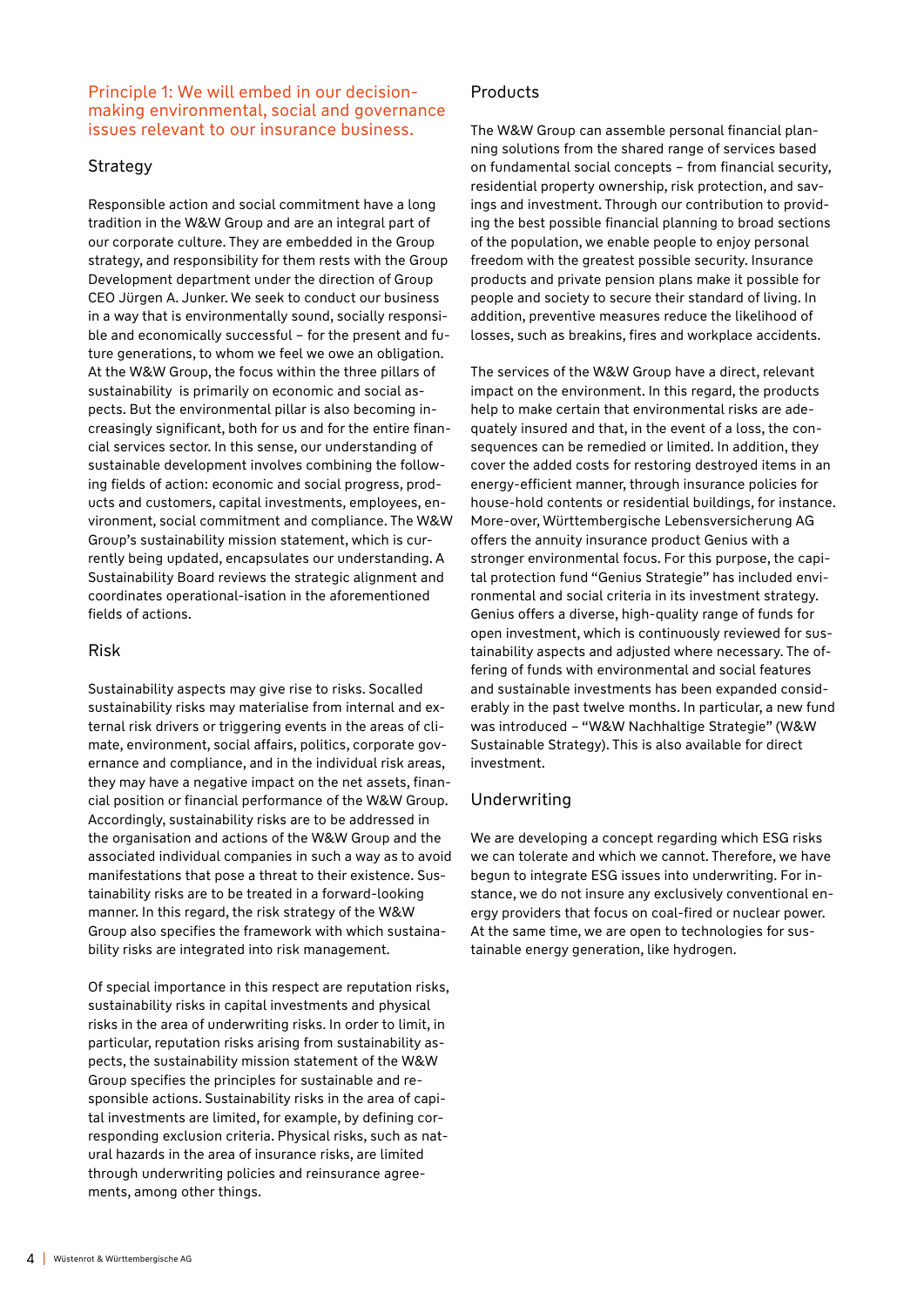#### Investments

In the W&W Group, the aspects of sustainable capital investment are taken into consideration and documented in the annual capital investment process of strategic asset allocation. This includes, among other things, a Groupwide exclusion of manufacturing companies that violate the UN conventions on the prohibition of anti-personnel mines and cluster munitions. Also excluded are investments in companies that generate > 1 per cent of their revenue from arms manufacturing or dealing, as well as investments in companies where > 10 per cent of their activity is related to coal. In addition, investments are excluded in companies involved in the use of forced or child labour. Furthermore, investments in agricultural commodities are prohibited.

Alongside such exclusions, the W&W Group is investing increasingly in renewable energies, mainly wind and solar. For instance, the W&W Group directly and indirectly owns approximately 585 megawatts of sustainable, environmentally friendly generation capacity. This can supply around 212,297 households (year-end 2020) with green power annually. The importance of the issue of sustainability is also growing with respect to bonds, which traditionally form the largest part of our investments, in the form of "green bonds". We are striving to take this form of investment into consideration for new investments and reinvestments in order to make a further contribution towards the financing of environmentally friendly projects. As at the end of 2020, the W&W Group held green bonds with a market value of about €870 million (previous year: €508 million).

#### Principle 2: We will work together with our customers and business partners to raise awareness of environmental, social and governance issues, manage risk and develop solutions.

#### Dialogue with other financial services providers on ESG issues

We maintain a dialogue with other companies in the financial services sector for the purpose of raising awareness of ESG issues in the industry and further implementing the topic in our value chain. A continuous process for the regular transfer of knowledge was implemented through the establishment of working groups.

In this context, we have, for example, joined the financial centre initiative "Stuttgart Financial". The aim of this initiative is to strengthen the Stuttgart financial centre and increase its visibility as a preeminent location for financial services in Germany.

### Requirements along our value chain

Social aspects play an important role in the procurement of operating resources, such as working conditions along the supply chain and respect for human rights.

We consider our relationships with our suppliers to be long-term partnerships. They are based on trust and transparency, as well as on clearly defined common rules. None of our suppliers are known to have experienced incidents with negative social or environmental effects. Should we become aware of any, we would investigate the matter and then take steps if the outcome were negative, including termination of the business relationship.

Current regulatory initiatives include measures to improve the protection of human rights in global supply chains (Lieferkettensorgfaltspflichtengesetz [German Act on Corporate Due Diligence Obligations in Supply Chains]). The requirements resulting from them are currently in the project stage in the W&W Group.

Our chosen external managers for equity, bond and property funds are in principle signatories to the Principles for Responsible Investment (PRI).

#### Sustainability in connection with advisory processes

In order to ensure that our customers are given tailored advice on the topic of sustainability, our sales force receives regular advanced training and we also provide expert informational material.

In our range of funds, for example, we actively offer our customers sustainable funds. We are continuously expanding the offer.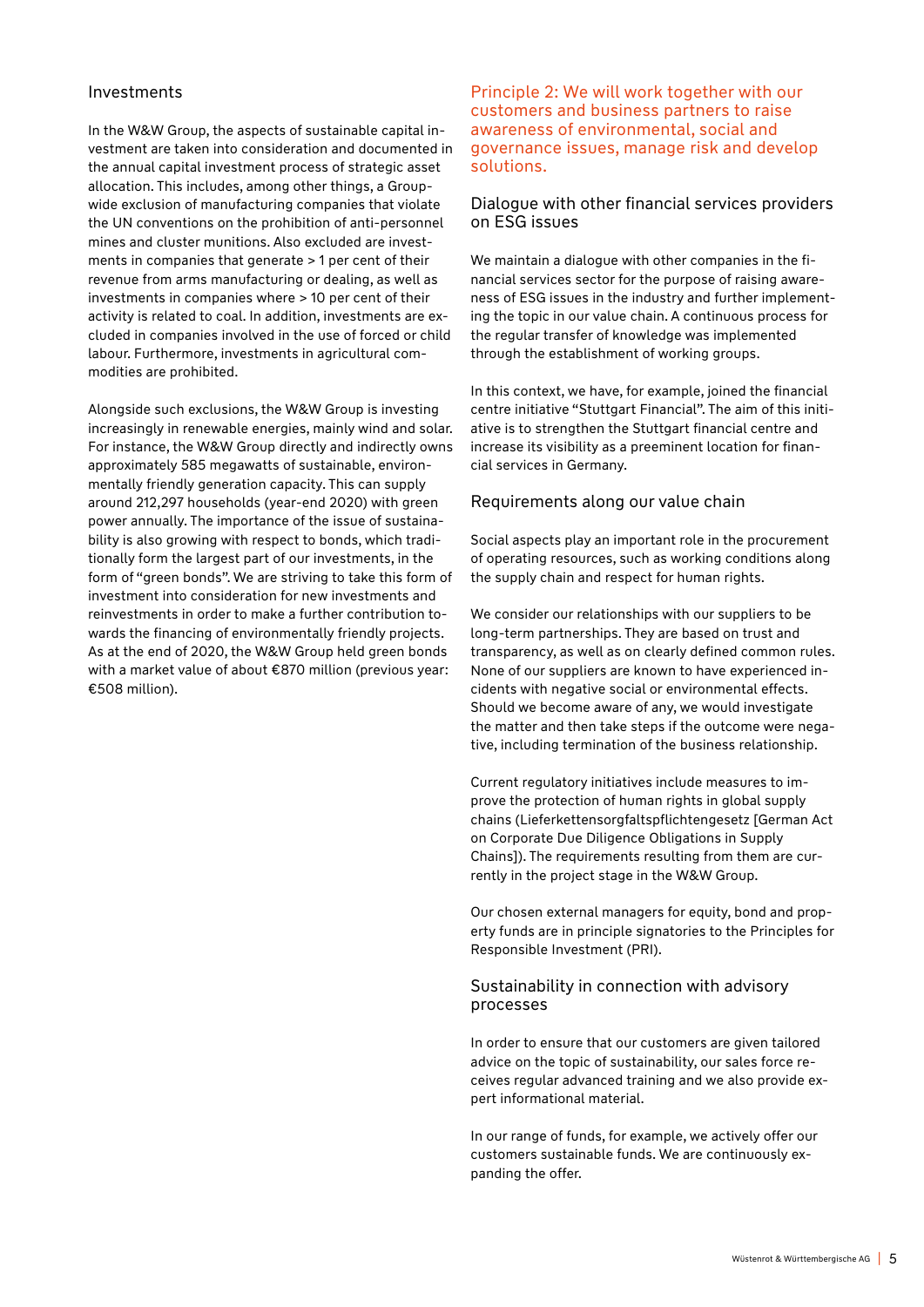Principle 3: We will work together with governments, regulators and other key stakeholders to promote widespread action across society on environmental, social and governance issues.

#### Participation in project and working groups on ESG issues

We have regular discussions, and we participate actively in various project and working groups of the German Insurance Association (GDV) and the German Federal Financial Supervisory Authority (BaFin). In this regard, we regularly take part in public consultations and contribute our expertise for a comprehensive overview of opinions in the industry.

#### Voluntary commitment to sustainability initiatives

We have voluntarily joined initiatives, such as the Principles for Sustainable Insurance (PSI) and the Principles for Responsible Investment (PRI), and we are committed to implementing sustainable principles more strongly in our business activities and to continually enhancing them.

By signing the "Charta der Vielfalt" (German diversity charter), the W&W Group has supplemented the measures it takes to promote diversity.

#### Principle 4: We will demonstrate accountability and transparency by regularly disclosing publicly our progress in implementing the Principles.

This is our first PSI report, and it covers the situation in July 2021. Going forward, the W&W Group will provide updated PSI progress reports annually.

Our sustainability reports can be found on our website under the "Sustainability" tab [link: https://www.ww-ag.com/en/about-us/Sustainability].

In addition, the W&W Group publishes further information on its website on the topic of sustainability. In addition to our undertakings, collaborations and initiatives, we provide information relating to the sustainability mission statement via the following topic areas: sustainability as a set target, environment, products, employees, social commitment.